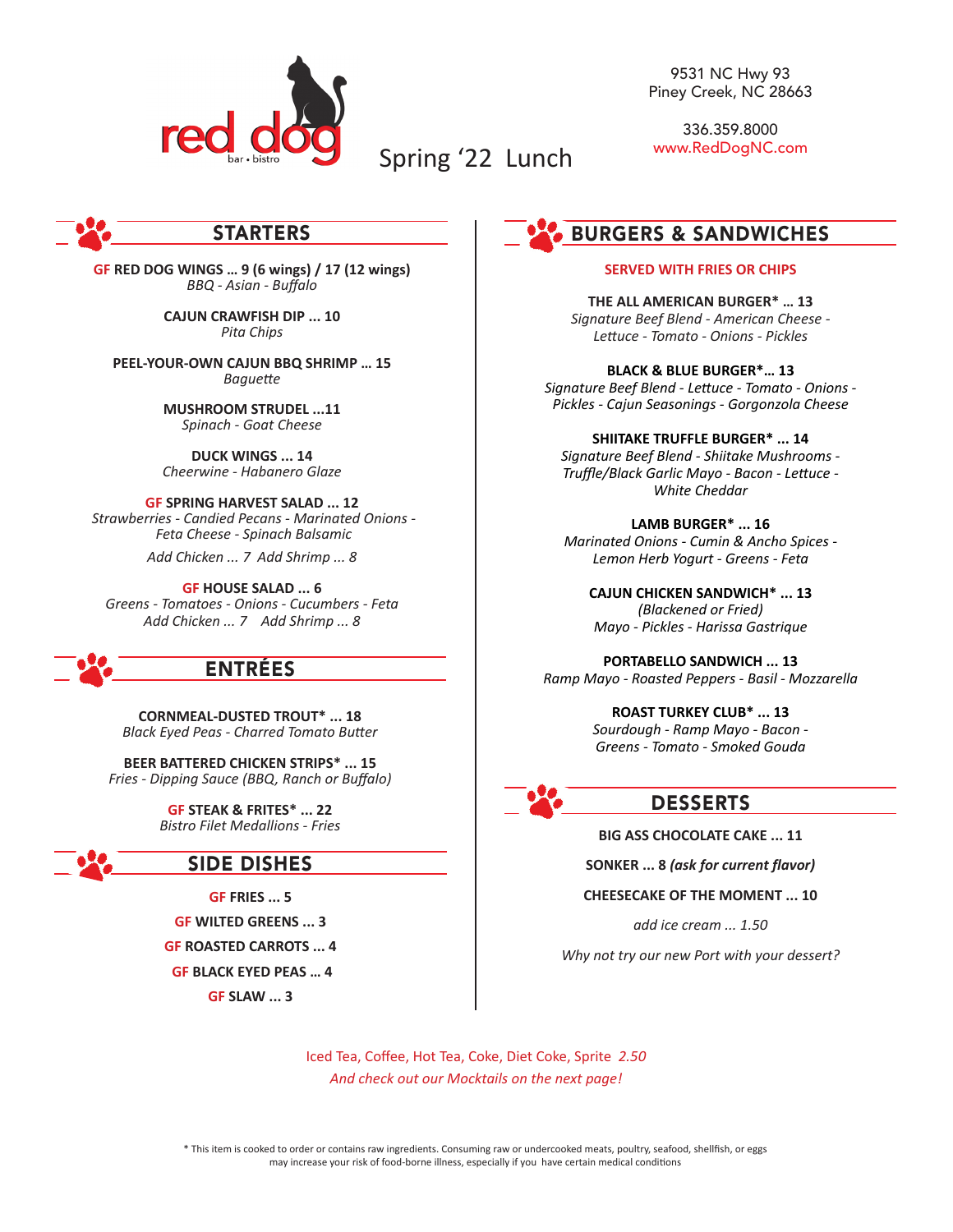

# Spring '22 Dinner

9531 NC Hwy 93 Piney Creek, NC 28663

336.359.8000 www.RedDogNC.com

# STARTERS

**GF RED DOG WINGS … 9 (6 wings) / 17 (12 wings)** *BBQ - Asian - Buffalo*

> **CAJUN CRAWFISH DIP ... 10** *Pita Chips*

**PEEL-YOUR-OWN CAJUN BBQ SHRIMP … 15** *Baguette*

> **MUSHROOM STRUDEL ...11** *Spinach - Goat Cheese*

> **DUCK WINGS ... 14** *Cheerwine - Habanero Glaze*

**GF SPRING HARVEST SALAD ... 12** *Strawberries - Candied Pecans - Marinated Onions - Feta Cheese - Spinach Balsamic Add Chicken ... 7 Add Shrimp ... 8*

**GF HOUSE SALAD ... 6** *Greens - Tomatoes - Onions - Cucumbers - Feta Add Chicken ... 7 Add Shrimp ... 8*

*Dressing choices: Lemon Herb Vinaigrette, Balsamic Vinaigrette, Ranch, Bleu Cheese*

# BURGERS & SANDWICHES

**SERVED WITH FRIES OR CHIPS**

**THE ALL AMERICAN BURGER\* … 13** *Signature Beef Blend - American Cheese - Lettuce - Tomato - Onions - Pickles*

### **BLACK & BLUE BURGER\*… 13**

*Signature Beef Blend - Lettuce - Tomato - Onions - Pickles - Cajun Seasonings - Gorgonzola Cheese*

**SHIITAKE TRUFFLE BURGER\* ... 14** *Signature Beef Blend - Shiitake Mushrooms - Truffle/Black Garlic Mayo - Bacon - Lettuce - White Cheddar* 

**LAMB BURGER\* ... 16** *Marinated Onions - Cumin & Ancho Spices - Lemon Herb Yogurt - Greens - Feta*

> **CAJUN CHICKEN SANDWICH ... 13** *(Blackened or Fried) Mayo - Pickles - Harissa Gastrique*

**PORTABELLO SANDWICH ... 13** *Ramp Mayo - Roasted Peppers - Basil - Mozzarella*



## **SERVED WITH SPRING ONION WHIPPED POTATOES**

**GF 14 oz. RIBEYE\* ... 36**

**GF HANGER STEAK\* ... 32**

**GF BUTCHER FILET\* ... 28 (TERES MAJOR)**

**GF PORK RIB EYE\* ... 26**

*Add Blackening or Mountain Spice ... 1.50*

*Add Mushrooms, Bleu Cheese, Red Wine Demi or Chimichurri ... 2.50*

SPECIALTIES

**CORNMEAL-DUSTED TROUT\* ... 26** *Black Eyed Peas - Charred Tomato Butter*

**GF SEARED SALMON\* ... 27** *Cashew Crust - Bok Choy - Garlic Teriyaki Sauce*

**GF LAMB RAGU\* ... 26** *Pancetta - Mozzarella - Rigatoni - Basil - House Marinara*

SIDE DISHES

**GF FRIES ... 5**

**GF WILTED GREENS ... 3**

**GF ROASTED CARROTS ... 4**

**GF BLACK EYED PEAS … 4**

**GF SLAW ... 3**

**GF MASHED POTATOES ... 4** 

DESSERTS

# **BIG ASS CHOCOLATE CAKE ... 11**

**SONKER ... 8** *(ask your server for the current flavor)*

#### **CHEESECAKE OF THE MOMENT ... 10**

*add ice cream ... 1.50*

*Why not try our new Port with your dessert?*

Iced Tea, Coffee, Hot Tea, Coke, Diet Coke, Sprite *2.50 And check out our Mocktails on the next page!*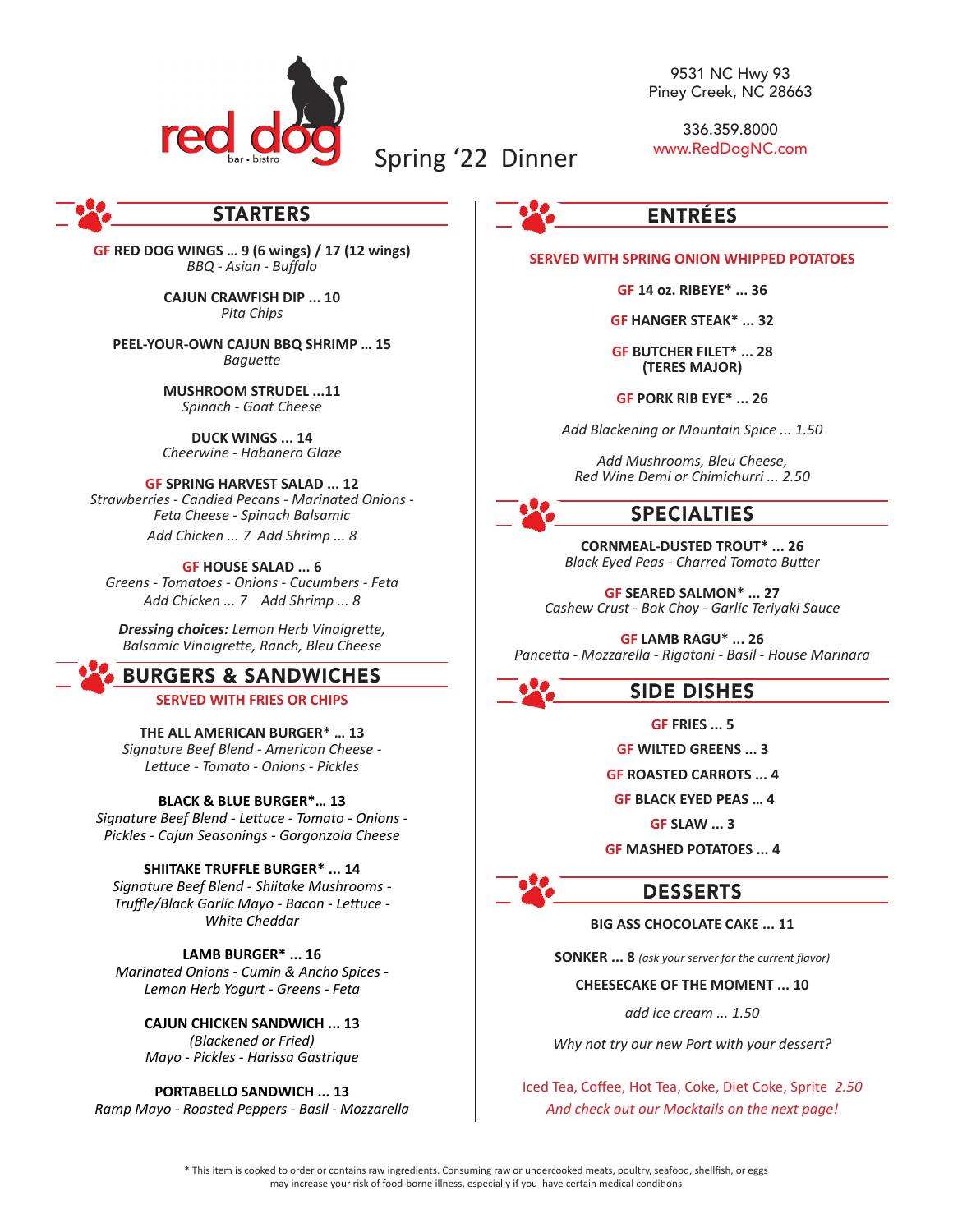

9531 NC Hwy 93 Piney Creek, NC 28663

336.359.8000 www.RedDogNC.com

# Spring '22 **BRUNCH**

# STARTERS

**GF RED DOG WINGS … 9 (6 wings) / 17 (12 wings)** *BBQ - Asian - Buffalo*

> **CAJUN CRAWFISH DIP ... 10** *Pita Chips*

**PEEL-YOUR-OWN CAJUN BBQ SHRIMP … 15** *Baguette*

> **MUSHROOM STRUDEL ...11** *Spinach - Goat Cheese*

> **DUCK WINGS ... 14** *Cheerwine - Habanero Glaze*

**GF SPRING HARVEST SALAD ... 12**  *Strawberries - Candied Pecans - Marinated Onions - Feta Cheese - Spinach Balsamic* 

*Add Chicken ... 7 Add Shrimp ... 8*

# SIDE DISHES

**GF FRIES ... 5**

**GF WILTED GREENS ... 3**

**GF ROASTED CARROTS ... 4**

**GF BLACK EYED PEAS … 4**

**GF BACON ... 4**

**GF SAUSAGE ... 4**

**GF BREAKFAST POTATOES ... 4**

# DESSERTS

**BIG ASS CHOCOLATE CAKE ... 11** 

**SONKER ... 8** *(ask server for current flavor)*

**CHEESECAKE OF THE MOMENT ... 10**

*add ice cream ... 1.50*

*Why not try our new Port with your dessert?*

BRUNCH

**GF STEAK & EGGS\* ... 20** *Ramp Aioli - Fried Potatoes*

**CORNMEAL DUSTED TROUT\* ... 18** *Black eyed Peas - Charred Tomato Butter*

> **STUFFED FRENCH TOAST ... 15** *Strawberries - Mascarpone Served with a Side Salad*

**GF GARDEN FRITTATA ... 13** *Mushrooms - Onions - Tomatoes - Cheddar Served with a Side Salad*

**GF THE USUAL SUSPECTS\* ... 10** *2 Eggs, Bacon & Sausage, Breakfast Potatoes*

# BURGERS & SANDWICHES

#### **SERVED WITH FRIES OR CHIPS**

**THE ALL AMERICAN BURGER\* … 13** *Signature Beef Blend - American Cheese - Lettuce - Tomato - Onions - Pickles*

**BLACK & BLUE BURGER\*… 13** *Signature Beef Blend - Lettuce - Tomato - Onions - Pickles - Cajun Seasonings - Gorgonzola Cheese*

**SHIITAKE TRUFFLE BURGER\* ... 14**

*Signature Beef Blend - Shiitake Mushrooms - Truffle/Black Garlic Mayo - Bacon - Lettuce - White Cheddar* 

**LAMB BURGER\* ... 16** *Marinated Onions - Cumin & Ancho Spices - Lemon Herb Yogurt - Greens - Feta*

**CAJUN CHICKEN SANDWICH\* ... 13** *(Blackened or Fried) Mayo - Pickles - Harissa Gastrique*

**PORTABELLO SANDWICH ... 13** *Ramp Mayo - Roasted Peppers - Basil - Mozzarella*

> **ROAST TURKEY CLUB\* ... 13** *Sourdough - Ramp Mayo - Bacon - Greens - Tomato - Smoked Gouda*

Iced Tea, Coffee, Hot Tea, Coke, Diet Coke, Sprite *2.50 And check out our Mocktails on the next page!*

\* This item is cooked to order or contains raw ingredients. Consuming raw or undercooked meats, poultry, seafood, shellfish, or eggs may increase your risk of food-borne illness, especially if you have certain medical conditions